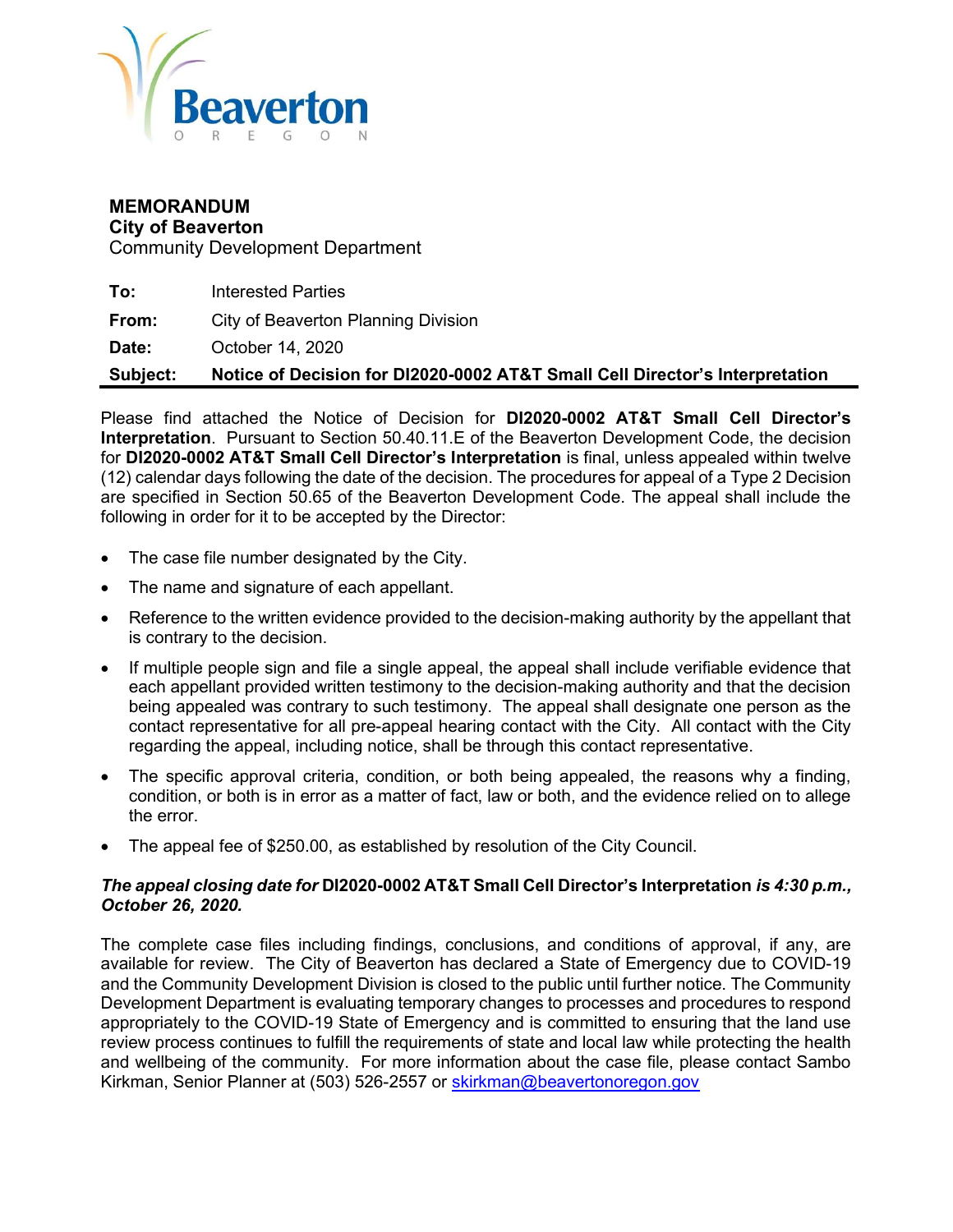

### NOTICE OF DECISION

| DATE:                                        | October 14, 2020                                                                                                                                                                                                                                                                                                                                                                                  |
|----------------------------------------------|---------------------------------------------------------------------------------------------------------------------------------------------------------------------------------------------------------------------------------------------------------------------------------------------------------------------------------------------------------------------------------------------------|
| TO:                                          | <b>All Interested Parties</b>                                                                                                                                                                                                                                                                                                                                                                     |
| FROM:                                        | Sambo Kirkman, Senior Planner                                                                                                                                                                                                                                                                                                                                                                     |
| PROPOSAL:                                    | DI2020-0002 AT&T Small Cell Director's Interpretation                                                                                                                                                                                                                                                                                                                                             |
| <b>LOCATION:</b>                             | The site is in the public right-of-way in the planter area<br>adjacent to 9350 SW Nimbus Avenue.                                                                                                                                                                                                                                                                                                  |
| <b>SUMMARY:</b>                              | The applicant, New Cingular Wireless PCS, LLC, for AT&T,<br>requests the Director interpret the Beaverton Development<br>Code regarding the review of PGE equipment as part of a<br>small cell wireless facility application. Specifically exempting<br>Wireless Facility land use review of PGE owned and operated<br>equipment connecting to small cell facilities within the right-of-<br>way. |
| <b>APPLICANT:</b>                            | New Cingular Wireless PCS, LLC<br><b>Kristy Weaver</b><br>16331 SW 72 <sup>nd</sup> Way<br>Redmond, WA 98052                                                                                                                                                                                                                                                                                      |
| <b>APPLICANT'S:</b><br><b>REPRESENTATIVE</b> | <b>J5 Infrastructure Partners</b><br><b>Meredith Hewett</b><br>6732 SW Terri Ct.<br>Portland, OR 97225                                                                                                                                                                                                                                                                                            |
| <b>APPLICABLE</b><br><b>CRITERIA:</b>        | Director's Interpretation, Section 40.25.15.1.C                                                                                                                                                                                                                                                                                                                                                   |
| <b>DECISION:</b>                             | APPROVAL of DI2020-0002 AT&T Small Cell Director's<br>Interpretation, subject to conditions identified at the end of this<br>report.                                                                                                                                                                                                                                                              |
| ALITUODIZATIONI.                             | havel Turata                                                                                                                                                                                                                                                                                                                                                                                      |

Cheryl / Well<br>Cheryl Twete, Community Development Director

AUTHORIZATION: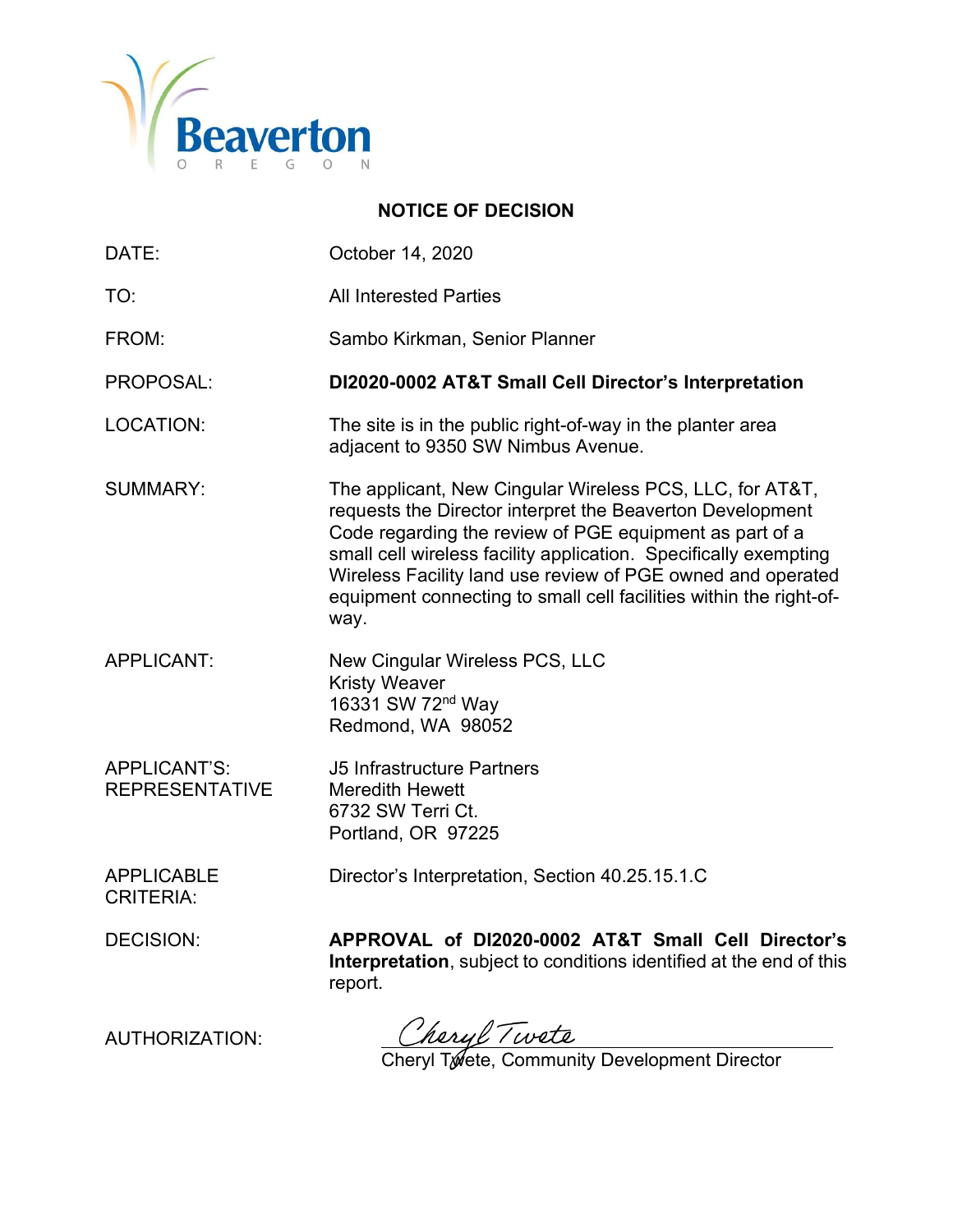#### ZONING/VICINITY/AERIAL MAP



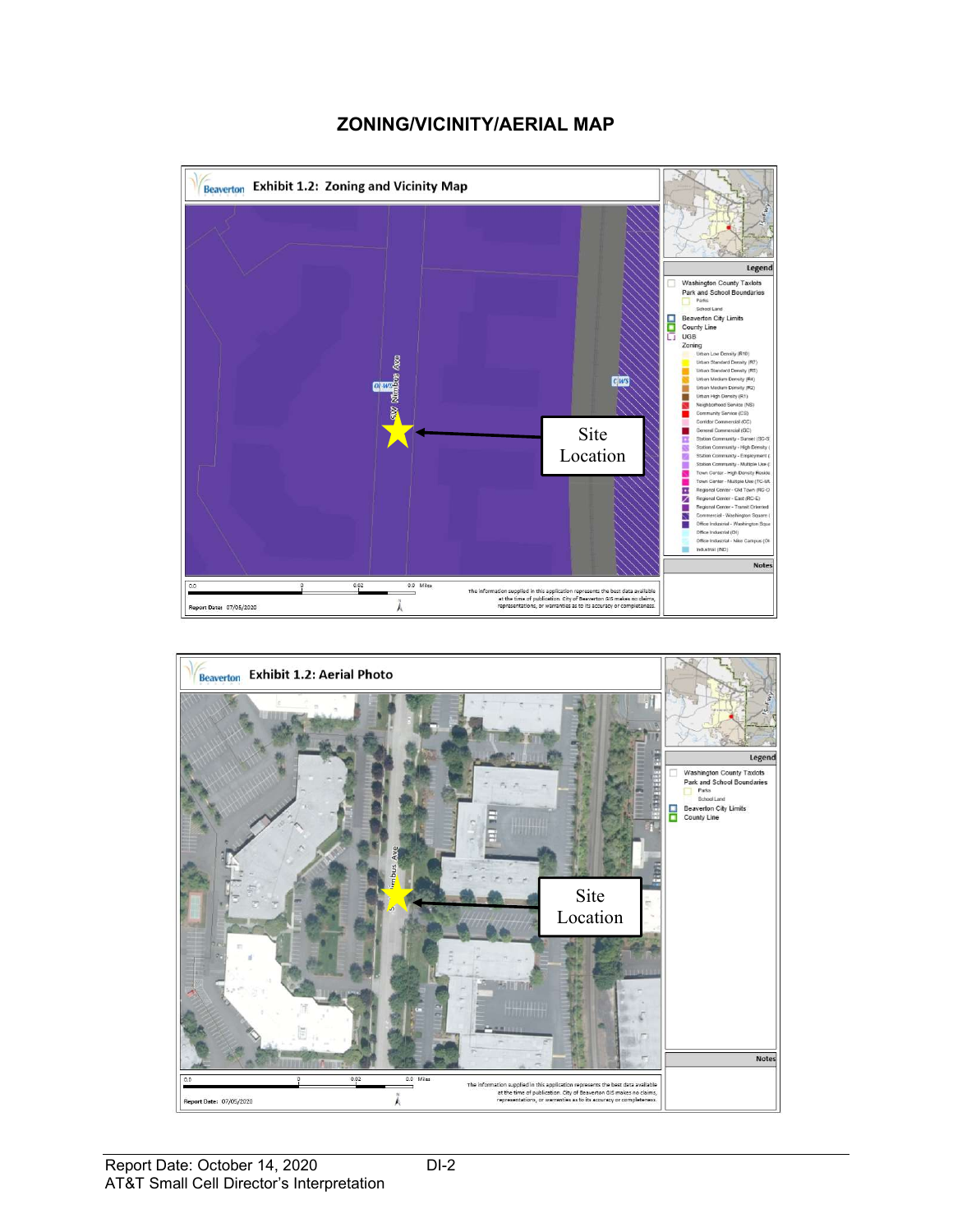# BACKGROUND FACTS

### Key Application Dates

| <b>Application</b> | <b>Submittal Date</b> | <b>Application</b><br><b>Deemed Complete</b> | $120$ -Day*   |
|--------------------|-----------------------|----------------------------------------------|---------------|
| DI2020-0002        | Aug 4, 2020           | Aug 19, 2020                                 | Dec. 17, 2020 |

\*Pursuant to Section 50.25.9 of the Beaverton Development Code this is the latest date, by which a final written decision on the proposal can be made.

#### Existing Conditions Table

| <b>Zoning</b>                        | Office Industrial - Washington Square (OI-WS)                                                                       |                                                                                                                                         |  |  |
|--------------------------------------|---------------------------------------------------------------------------------------------------------------------|-----------------------------------------------------------------------------------------------------------------------------------------|--|--|
| <b>Current</b><br><b>Development</b> | Right-of-Way                                                                                                        |                                                                                                                                         |  |  |
| Site Size &<br>Location              | The site is in the public right-of-way in the planter area adjacent to 9350 SW<br>Nimbus Avenue                     |                                                                                                                                         |  |  |
| <b>NAC</b>                           | Greenway                                                                                                            |                                                                                                                                         |  |  |
| <b>Surrounding</b><br><b>Uses</b>    | Zoning:<br>North: OI-WS<br>South: OI-WS<br>East: OI-WS<br>West: OI-WS<br>South: OI-WS<br>East: OI-WS<br>West: OI-WS | Uses:<br>North: OI-WS<br>South: OI-WS<br>East: OI-WS<br>West: OI-WS<br>South: Commercial<br>East: Commercial<br><b>West: Commercial</b> |  |  |

#### Development of New Small Cell Regulations Underway

In 2017, the city adopted updates to its Wireless Facility regulations to amend the process for collocation and develop standards and processes for review of facilities in the right of-way (ROW). Based on feedback from the service providers and the upcoming changes to the federal regulations by the Federal Communications Commission (FCC), staff began looking at further updates to the permitting process and design standards to the city's Wireless Facilities regulations in the Summer of 2018.

In September 2018, the Federal Communication Commission (FCC) adopted new regulations limiting city control of wireless communication facilities, specifically small cell installation. City staff's work expanded to developing new regulations and processes that will address regulatory changes made by the FCC. Currently, review of a small cell facility in the right-of-way requires completing an interim Small Cell Application that the City created to comply with FCC rules until a permanent approach is adopted, and one component of this application is obtaining land use approval through the Wireless Facility application.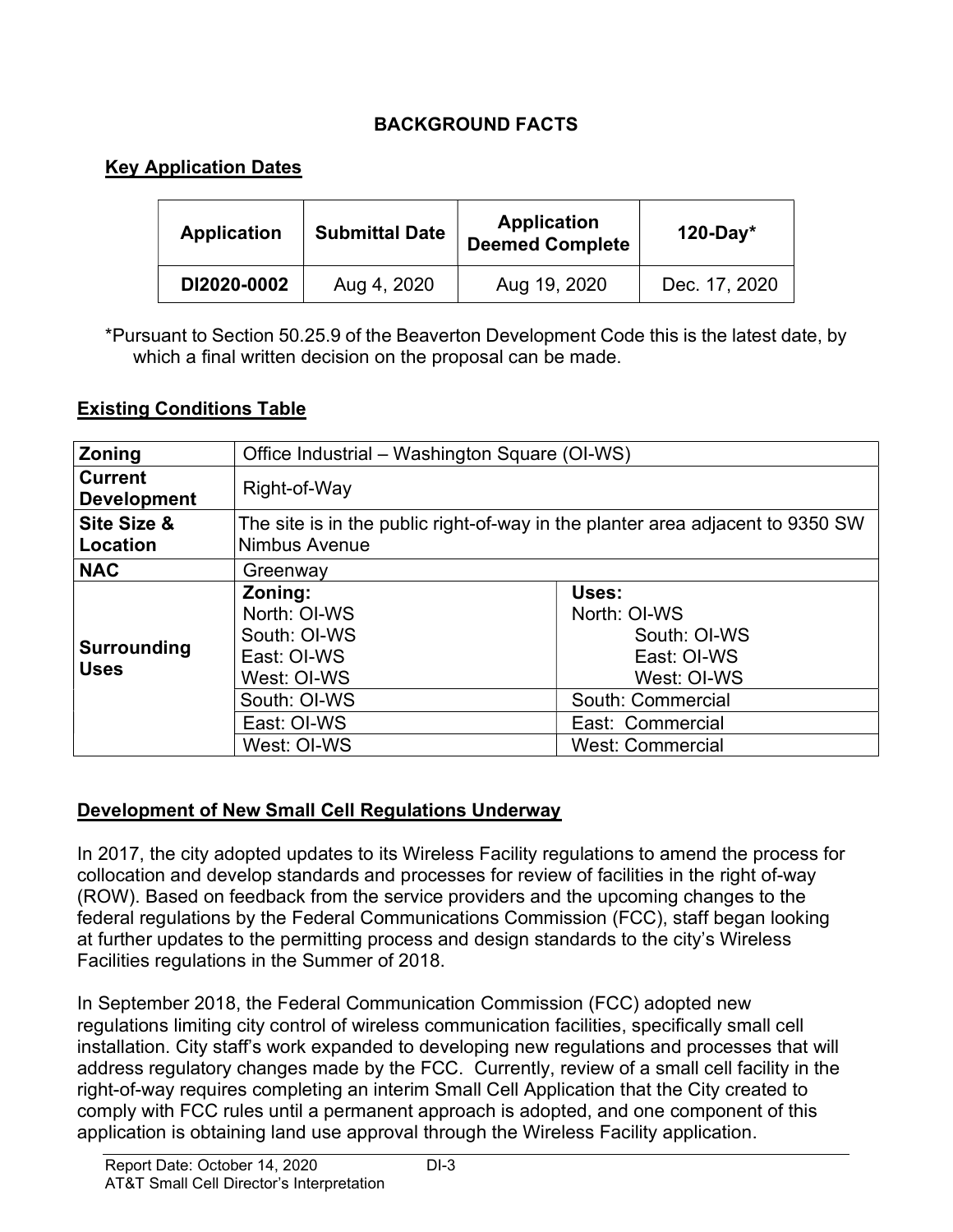The draft approach being developed by staff includes removing review of small cell wireless facilities in the right-of-way from the Beaverton Development Code (BDC) Wireless Communications Facilities Regulations and creating a separate regulatory document to govern these installations. The BDC will continue to govern some aspects of wireless installations not located in the right-of-way.

This Director's Interpretation has been requested to address the Small Cell Facility approved near 9350 SW Nimbus Avenue, specifically to clarify whether associated PGE equipment is within the scope the existing Wireless Facility land use application.

### Table of Contents

 PAGE NO. Attachment A DI2019-0004 Director's Interpretation DI1-D4

### **Exhibits**

| Exhibit 1.           | <b>Materials submitted by Staff</b>                      |
|----------------------|----------------------------------------------------------|
| Exhibit 1.1          | Vicinity Map (page SR-2 of this report)                  |
| Exhibit 1.2          | Zoning Map (page SR-2 of this report)                    |
| Exhibit 2.           | <b>Public Comment</b>                                    |
| No Comments Received |                                                          |
| Exhibit 3.           | <b>Materials submitted by the Applicant</b>              |
| Exhibit 3.1          | Submittal Package including plans (on file at City Hall) |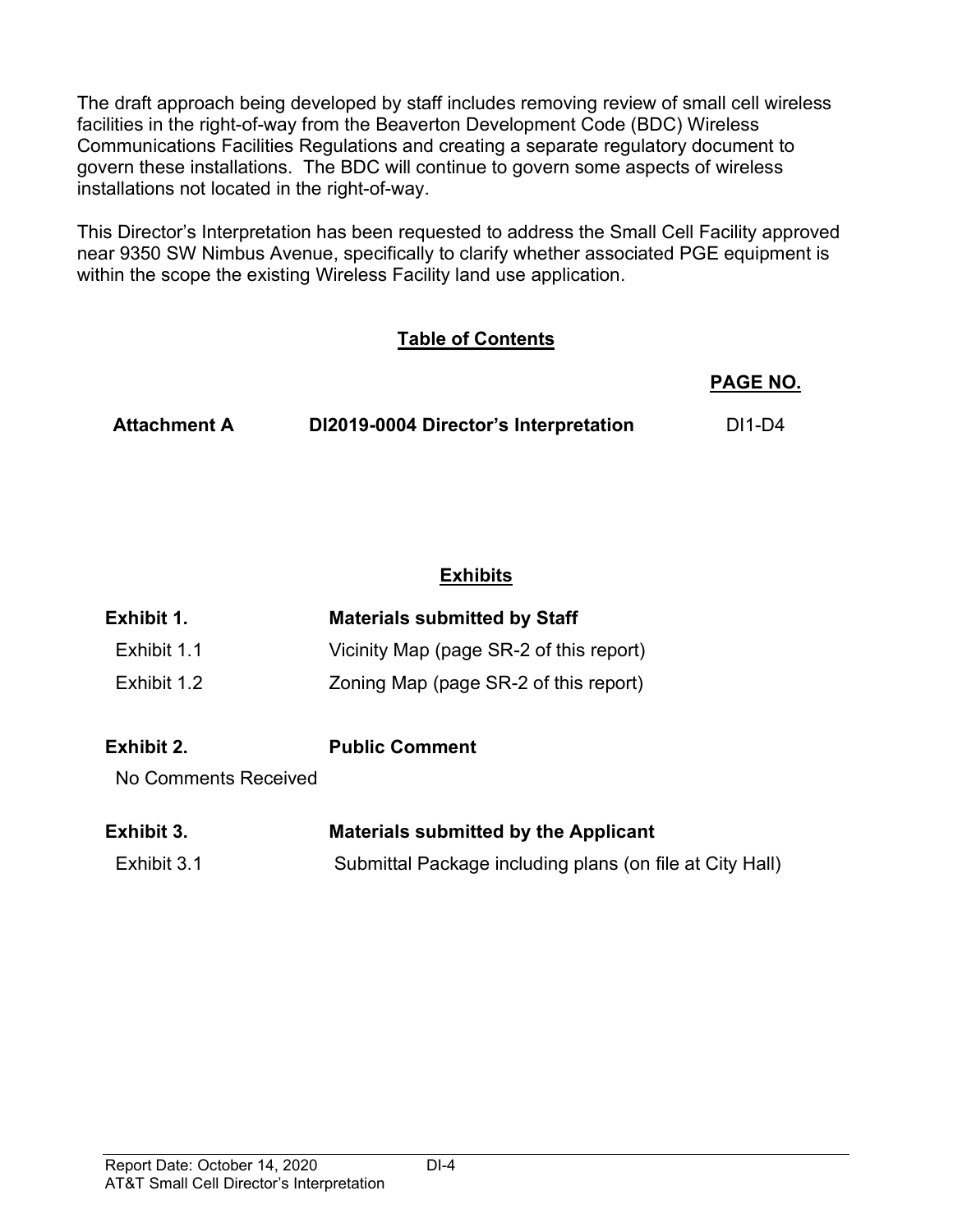#### ANALYSIS AND FINDINGS DIRECTOR'S INTERPRETATION AT&T Small Cell DI2020-0002

Section 40.25.15.1.C. of the Development Code identifies the approval criteria for evaluating and rendering a decision on all Director's Interpretation applications.

The approval criteria are as follows:

#### 1. The proposal satisfies the threshold requirements for a Director's Interpretation application.

The applicant requests that the Director interpret Beaverton Development Code Section 60.70 Wireless Communications Facilities and Chapter 90 regarding the review of PGE equipment as part of a small cell wireless facility application. Specifically, it is requested that of PGE owned and operated equipment connecting to small cell facilities within the rightof-way be exempted from Wireless Facility application land use review. This request relates to the approval of the small cell facility on SW Nimbus for AT&T (WF2020-0011). This request meets Threshold 1 for a Director's Interpretation:

1. A request that the Director interpret the Development Code in writing.

#### Therefore, the Director finds that the proposal meets the criterion for approval.

#### 2. All City application fees related to the application under consideration by the decision-making authority have been submitted.

The fee for a Director's Interpretation application has been paid.

#### Therefore, the Director finds that the proposal meets the criterion for approval.

#### 3. That the interpretation is consistent with the City's Comprehensive Plan and other provisions within this Code.

The applicant has requested that the City interpret the Beaverton Development Code (BDC) regarding the review of PGE equipment as part of a small cell wireless facility application.

#### Relevant Comprehensive Plan Sections

The applicant states there are no provisions in the City's Comprehensive Plan relevant to their request. The Director concurs with the applicant's assertion. While Chapter Five Public Facilities and Services Element of the Comprehensive Plan addresses some utilities, both Wireless Communication Facilities and electrical services are not identified in this Chapter as a public facility relevant to the policies in this Comprehensive Plan chapter.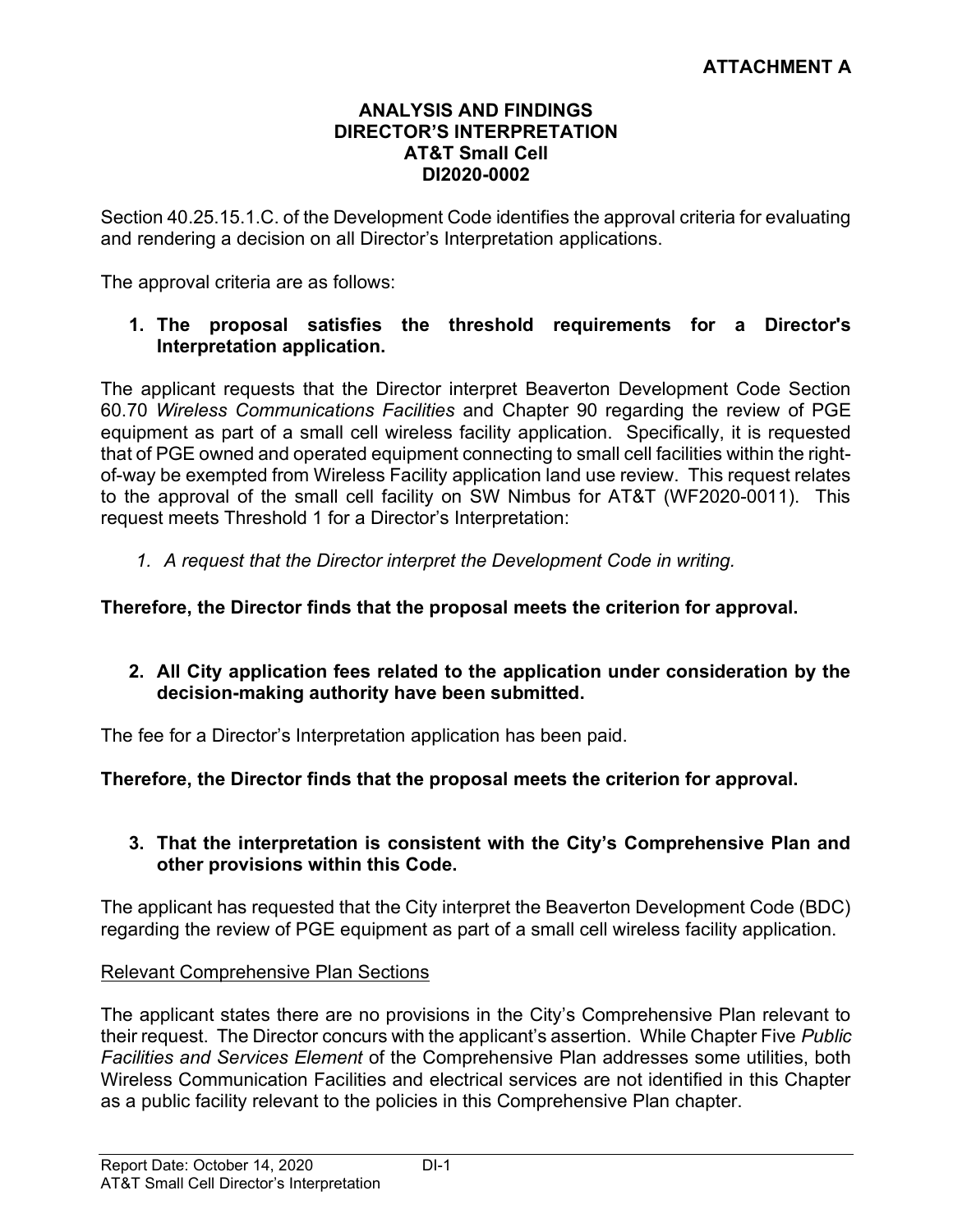### Relevant Beaverton Development Code Sections:

The sections of the Beaverton Development Code that are relevant to this request are below:

# 60.50.25.8 Uses Requiring Special Regulations

8. Utilities: The erection, construction, alteration, or maintenance by public utility or municipal or other governmental agencies of any electrical, gas, steam, potable and non-potable water transmission or distribution systems, collection, communication, supply or disposal system, including poles, towers, wires, mains, drains, sewers, pipes, conduits, cables, fire alarm boxes, police call boxes, traffic signals, hydrants and other similar equipment and accessories in connection therewith, but not including buildings, shall be Permitted in any district

# 60.70.35.19. Specific Development Standards for WCF in Public Road Right-of-Way

- M. Equipment cabinets shall be placed completely within underground vaults. No at-grade or pole-mounted equipment cabinets, equipment in the public right-ofway, or on any equipment on private property (above or below grade) abutting the structure is permitted. The mounting of equipment to the structures shall conform to the following:
	- 1. The smallest antennas, equipment, and equipment cabinets to satisfy engineering requirements and service objectives shall be utilized.
	- 2. All cabling and wiring shall be placed completely underground or on the in interior of the structure, tower or pole. Collocates to poles that existed on or before the date of adoption of this text amendment, that cannot accommodate cabling run on the interior, may have cables attached to the exterior, provided that they are painted to match the color of the structure.
	- 3. Mounting hardware and accessory equipment shall be painted to match the color of the structure, tower or pole.

### Chapter 90: Definitions

Utility. For the purposes of this code, a utility includes but is not limited to a local exchange carrier or an electric, gas, water, or other public utility, and who owns or controls poles, ducts, conduits, or rights of way used, in whole or in part, for any wire or cable communications [ORD 4312; July 2004]

Wireless Communication Facility (WCF). [ORD 4248; May 2003] A non-staffed facility for the transmission of radio frequency (RF) signals, usually consisting of an equipment shelter, cabinet or other enclosed structure housing electronic equipment; a support structure; and antenna systems or other transmission and reception devices. This includes cellular towers, cellular antennas, satellite dishes, and microwave dishes.

The Director concurs with the applicant's assertion that the equipment installed, operated, and maintained by Portland General Electric is not part of a Wireless Communication Facility. As the applicant states: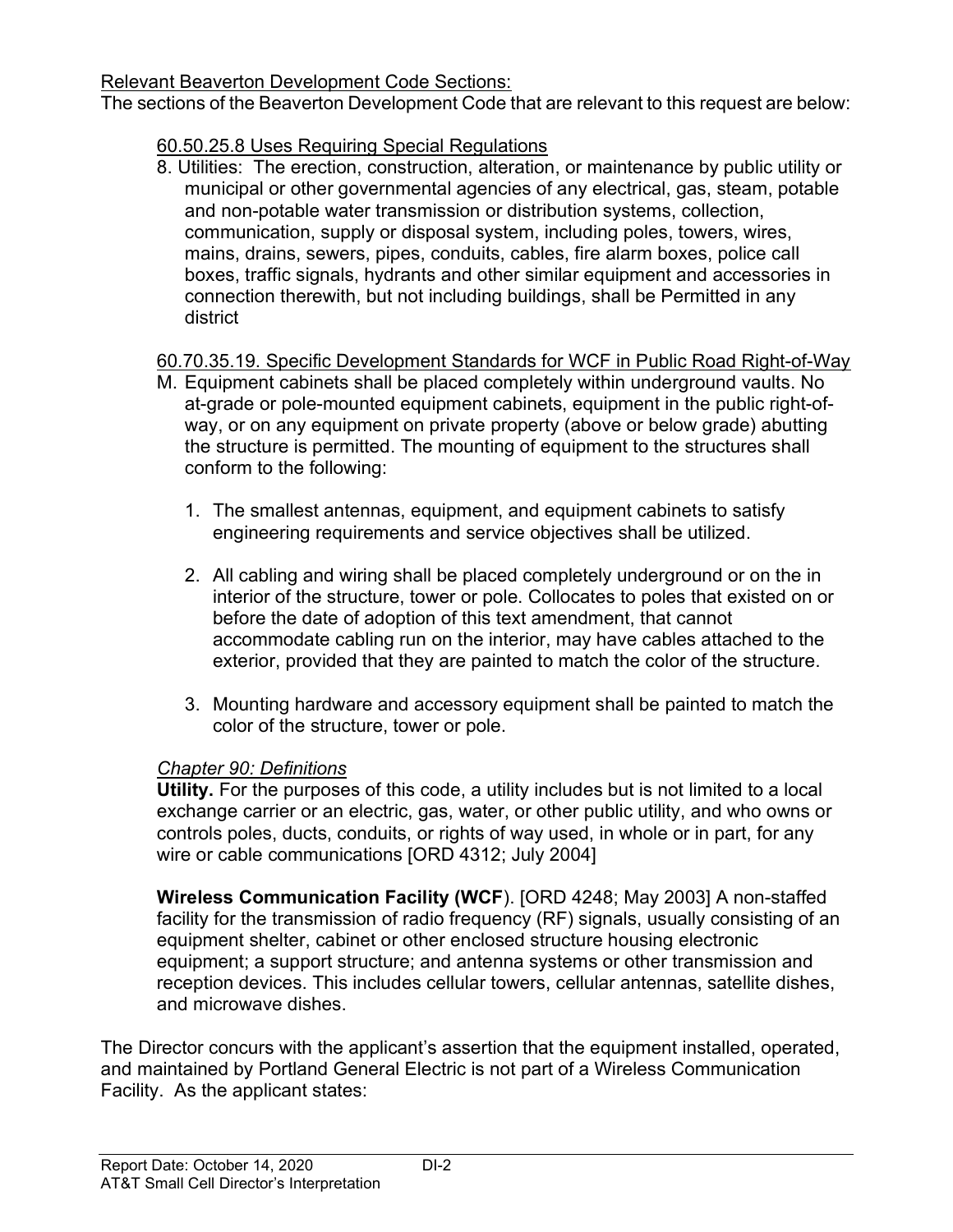- The PGE equipment addressed by the applicant in the approval of a small cell facility (WF2020-0011) is a power transformer that in error was discussed as part of a WCF approval.
- While the PGE transformer will provide correct levels of power to the small cell facility, it is part of the PGE infrastructure and not the WCF.
- Pursuant to BDC Section 60.50.25.8, utilities are permitted in all zoning districts, this would include PGE infrastructure.

The Director notes that BDC definitions include electrical services as a utility and PGE is the electrical service provider for the City. Standards that apply to WCF in the right-of-way address equipment associated with supporting the antennas but does not specifically address power sources to the facility. Components of the WCF described in Chapter 90 of the BDC do not include equipment provided by a separate utility provider and therefore would not be part of WCF application approval.

The PGE transformer is described as equipment that powers the WCF like transformers that provide power to other uses throughout the city. Land use review associated with PGE infrastructure typically include Design Review applications for equipment located on private property and not within the public right-of-way. The City's Utility Undergrounding regulations (BDC 60.65) are implemented through Land Division and Design Review applications. The Utility Undergrounding regulations in the BDC do not apply to PGE equipment within the public right-of-way. However, these facilities may be evaluated by Site Development through a Right-of-Way Permit application.

### **Summary**

Based on the analysis above and the information submitted by the applicant, the Director concludes that equipment in the right-of-way owned, operated, and maintained by PGE is not part of the WCF and therefore would not be part of the land use review component of a Small Cell Application, specifically the Wireless Facilities application in the BDC.

However, equipment in the right-of-way owned, operated, and maintained by PGE may be subject to review under other components of the Small Cell Application.

### Therefore, the Director finds that the proposal meets the criterion for approval.

4. When interpreting that a use not identified in the Development Code is a permitted, a conditional, or prohibited use, that use must be substantially similar to a use currently identified in the subject zoning district or elsewhere in the Development Code.

The applicant has not requested an interpretation of a use not identified in the Development Code, because Wireless Communication Facilities are currently identified in the code.

### Therefore, the Director finds that the approval criterion is not applicable.

5. The proposal contains all applicable submittal requirements as specified in Section 50.25.1 of the Development Code.